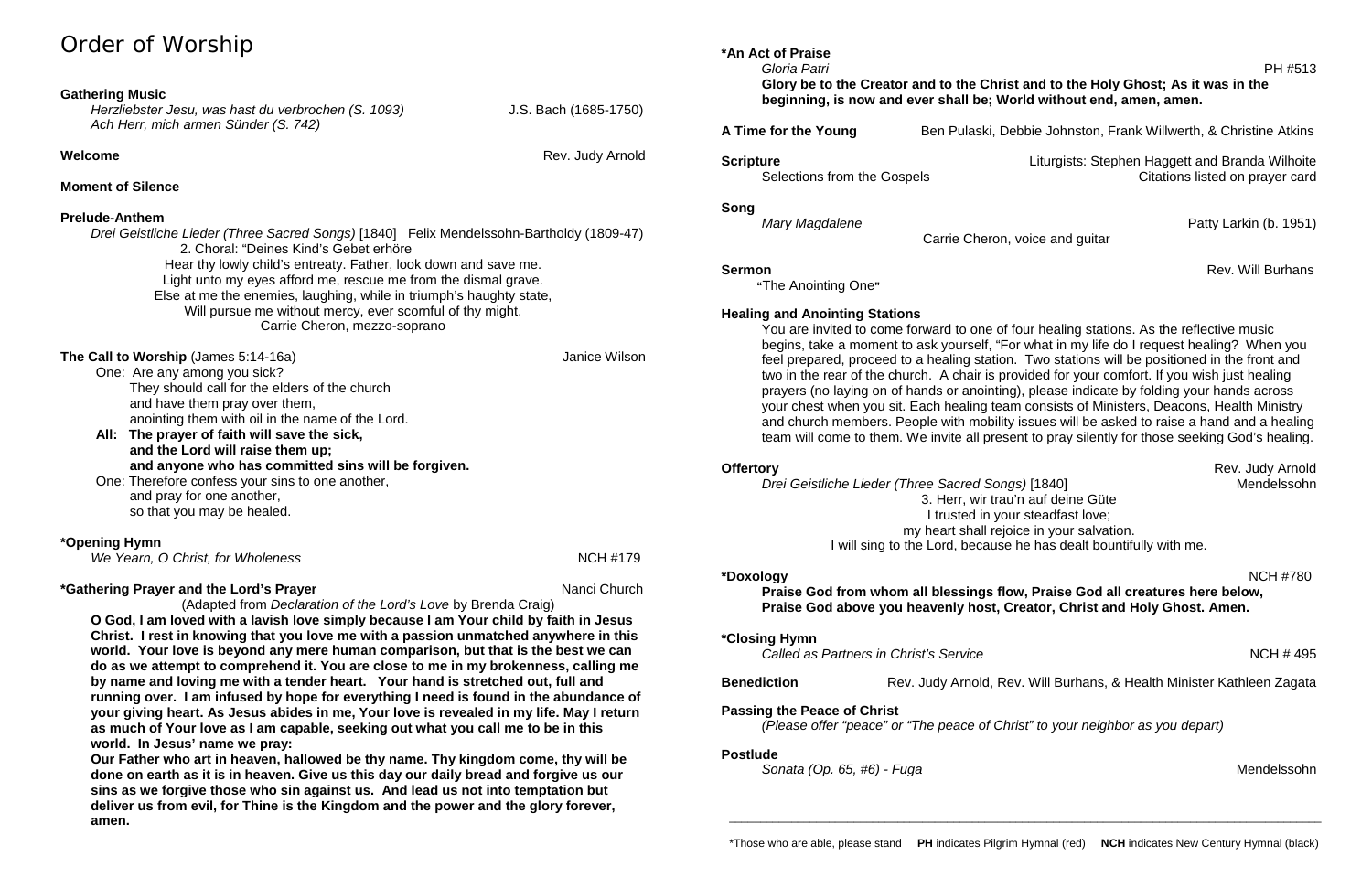# Today's Worship Service

## **Sanctuary Flowers**

Today's Chancel flowers are given to the Glory of God and in loving memory of our parents, by Kris and John Montgomery.

# Meet Our Church

**First Congregational Church in Winchester, UCC,** *An Open and Affirming Congregation* 21 Church Street, Winchester, MA 01890 781 -729 -9180 **www.fcc -winchester.org**

We are a Christ -centered, nurturing community: growing in faith, serving in love, welcoming all with joy.

The Congregation, Ministers To The World Rev. William Burhans, Lead Pastor Rev. Ms. Judith B. Arnold, Associate Pastor Ms. Kathleen Zagata, RN, MS, CS, Minister of Congregational Health & Wellness Ms. Jane Ring Frank, Minister of Music & Worship Arts Mr. Ben Pulaski, Minister of Faith Formation: Children & Youth Mr. Jeffrey Mead, Organist Mr. Bradley Ross, Sexton Mr. Tyler Campbell, Assistant Sexton Ms. Sarah Marino, Office Manager The Rev. Dr. Kenneth Orth, Pastoral Counselor (Affiliate)

## **March 26 , 2017**

The Fourth Sunday of Lent 10:00 Worship Service

# Welcome!

We are happy you have joined us today for worship. We hope that in the coming hour of quiet, song, prayer, sacred scripture, and communal gathering, you will awaken more fully to God's presence in your life and the world around us.

#### **Restrooms**

Restrooms are located down the stairs as you first enter the front doors of the church.

#### **Accessibility**

Listening devices are available in the back of the sanctuary for the hearing impaired. An after -worship coffee hour is held in Chidley Hall on the bottom floor of the church building. An elevator is located out the doors to the right of the front chancel area and down the hall. Please ask a greeter if you need assistance.

### **Childcare**

Children are always welcome in the sanctuary! We appreciate the sounds of little ones among us. If you'd prefer, there is a professionally staffed nursery on the floor beneath the sanctuary. Ask a greeter if you need help finding it.

### **Family Room**

There is also a comfortable room with sofas, chairs, carpet and an audio link to the service for when you need more room to attend to your family. It is located just outside the doors to the right of the front chancel area.

#### **Children (Stepping Stones) and Youth Church School**

Classes for children and youth in pre -k through 12th grade are taught during worship. Families begin the are then invited to join us at the front (if they are comfortable) for the Time for the Young. Afterwards, the children and youth are led to their classrooms by their teachers.

#### **Get connected!**

Please tell us about yourself and/or request a prayer by filling out a Welcome/Prayer Request Card found in each pew and place it in the offering plate when it passes. We look forward to getting to know you at Coffee Hour, held downstairs immediately following the service. You can also learn more about our community through our website and Facebook page: **www.fcc -winchester.org facebook.com/fccwucc Text FCCW to 22828 to join our email list**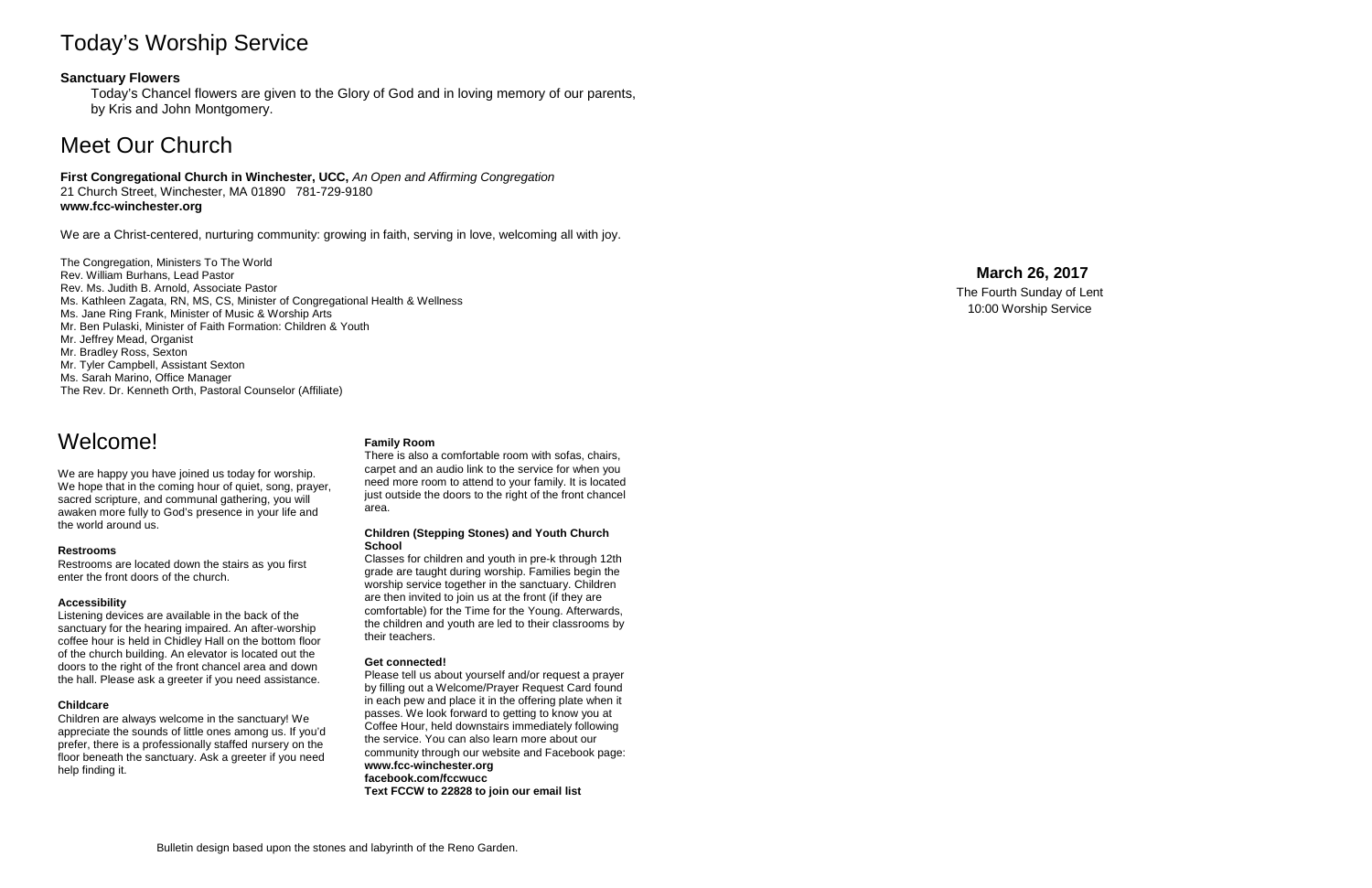# Upcoming Events

## **Death Over Dinner, tonight, Sunday, March 26th, 6:00 p.m.**

We hope you are planning on joining us for this unusual, but important, dinner. The Adult Faith Exploration Ministry was inspired to organized this by the number of initiatives arising to help people talk together about death. Tonight is based on the "Let's Have Dinner and Talk about Death". The purpose is to stimulate talk and thought about deaths that are close to us, maybe even our own. In the Fall, we plan to follow up with "The Conversation Project" which will lead us to some concrete steps we should be taking to prepare for death. Members of the Adult Faith Exploration Ministry are: Jack Howland, Anne Hoenicke, Karen Roberts, Laurie Roby, Andy McKinley, Sarah Gallop, and Judy Arnold.

## **An invitation to the Leadership Team meeting! April 2nd at 11:30am in the Palmer room.**

The Leadership Team, the group that has strategic decision-making responsibility in our church, is having its April meeting on the 2nd.

The first part of this meeting is open to all-comers - please feel invited. We always begin the meeting with an opening devotion and then an opportunity for anyone within our congregation, including representatives of sustaining and living ministries, to bring items to the Leadership Team for presentation or discussion. If there is something that you might like to discuss or present please let me know as soon as possible. But you don't need to have an agenda item to be welcome at the meeting!

We hope you can join us and that this series will enrich your Lenten journey this year. Please let us know if childcare is needed and we would be happy to provide! If you are unable to attend, presentations will be recorded and available on our website.

At this meeting we expect to hear a report on the financial model that has been developed by a small group within our congregation.

Thank you. Penny Sparrow, Moderator pjsparrow2@gmail.com

## **Tuesdays with Jesus March 7 through April 11 6:30-8:00pm**

As a way of staying conscious and connected to Jesus during the week on our Lenten journeys, we invite you to join us for an evening of prayer, reflection, and dinner together. From 6:30 to 6:50 we will be in the Palmer Room for Centering Prayer (silent meditation) as a way of meeting Christ beyond words, images, and attachments, and then we will gather for soup and a presentation in the Tucker Room where we will listen to how 6 of our fellow community members relate Jesus and their faith to the work they do. These are the presenters and their topics.

**Tue. March 28: Beth Bernhardt -** Jesus and Political Engagement **Tue. April 4: Jennie Ryan -** Jesus, Justice & the Environmental Movement **Tue. April 11: David Page -** Jesus and the Human Genome Project

## **LTLC Dinner**

The Lowell Transitional Living Center is the largest homeless shelter and support organization north of Boston with 90 beds and 70 emergency beds. They provide shelter, food, services and support for the chronically homeless and those left homeless by crisis—job loss, illness, fire or other disaster.

LTLC provides 110,000 meals annually, serving three meals daily 365 days per year. They receive funding for approximately 50% of those meals. Community Meals is an LTLC program where participating groups prepare a healthy meal.

Outreach is looking for community members to help prepare a meal of lasagna, salad and bread at church and others to deliver and serve the meal at the LTLC on Sunday 4/2

Please contact Jody Collins Skinner at jcollinsskinner@verizon.net with any questions

## **The Health Ministry Lenten 40 Challenge**

Lent is a journey that when consciously entered reawaken us from our winter lethargy. Consider a daily practice of gratitude and challenge yourself by asking, What about my faith makes me truly grateful?

## **FCC Monthly Men's Group**

Sunday April 2nd, 7:30-9 PM, Paul Rahmeier's house, 4 Heritage Drive in Woburn. All FCC men and their guests are welcome. We discuss matters that are personal and spiritual. Potluck beverages or snacks are welcome but not expected. Questions to chris.noble@yahoo.com.

# People We Are Praying for...

#### **Names Purpose**

Daniel Lillie, great-nephew of Mike Redding For healing **Bradley Ross** For comfort and healing Bob Shirley **For strength and healing** Jessica Brand For healing

Henry Daggett **Healing and recovery from a broken hip** 

Please let the Deacons or Ministry Team know if you have someone to add or remove from this list.